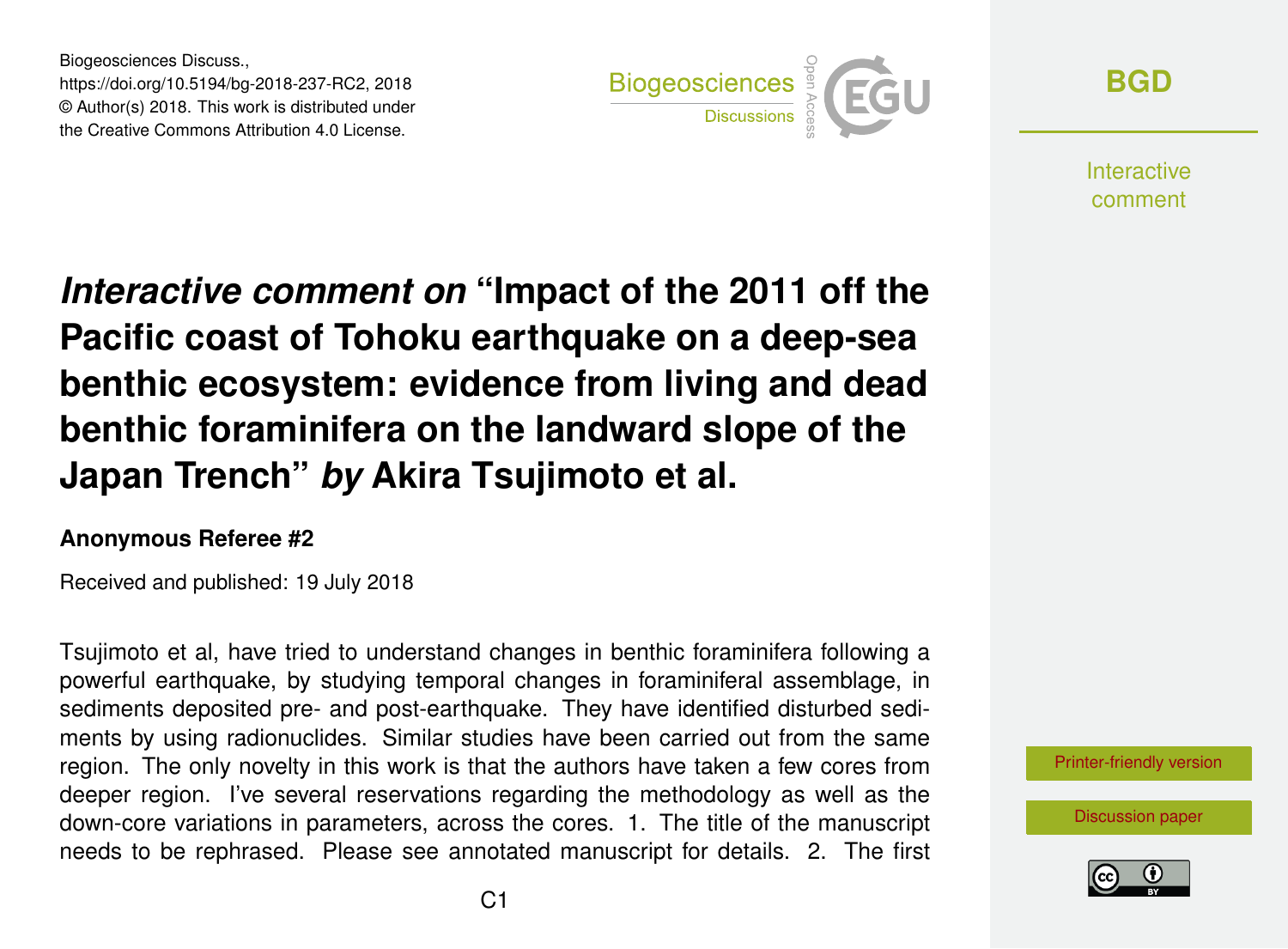sentence of the introduction should be reworded. 3. Page 2, Line 11, please specify which fauna? The reference is also missing. 4. Page 2, Line 21, replace 'Their' with 'Foraminiferal'. 5. Can the authors explain the logic behind sampling during two consecutive years (2011 and 2012)? 6. Page 3, Line 14, the authors state that samples were stored at -80C for foraminiferal studies. Such a cold temperature will results in breakage of foraminiferal tests due to thawing. The breakage will thus significantly alter benthic foraminiferal assemblage. 7. The authors followed a strange methodology for foraminiferal analysis. To preserve and identify living benthic foraminifera, the sediments should be stained with rose-Bengal, immediately after collection. Unfortunately, the authors stored the sediments at -80C, oven dried it, sieved by using a 63 um sieve and THEN STAINED THE RESIDUE. I think, it is absolutely wrong. The living assemblage will be significantly underrepresented. 8. Staining the samples for just one day is insufficient. A minimum of couple of weeks of staining is widely recommended. 9. The authors chose a odd mesh size (106 um) to pick benthic foraminifera. The recommended mesh size for benthic foraminiferal study is 63 um. A few authors have also used >125 um fraction. The choice of these authors does not match with either of the widely used mesh size, thus making it difficult to compare their results with other studies. 10. Authors picked 200 or less foraminifera from each sample. Again, the recommended minimum number of specimens to be picked is 300. Therefore, I'm not sure whether the foraminiferal assemblage studied by the authors is a true representative of the natural assemblage. 11. It is not clear, how did the authors calculate foraminiferal density? Did you pick foraminifera from a known weight of sieved fraction? 12. Page 4, Line 4, authors state that they used only those samples that contained >30 individual, for statistical analysis. Does this mean that several samples contained as less as <30 individuals? It is too small a number to draw any meaningful inference from foraminiferal parameters. Please provide the number of specimens picked from each sample. 13. Three out of the four cores have a nearly same mud profile, suggesting no evidence of disturbance. 14. Can the authors provide the details of how far were the cores 4W-2011 and 4W-2012? Both these cores are very close and at nearly same

## **[BGD](https://www.biogeosciences-discuss.net/)**

Interactive comment

[Printer-friendly version](https://www.biogeosciences-discuss.net/bg-2018-237/bg-2018-237-RC2-print.pdf)

[Discussion paper](https://www.biogeosciences-discuss.net/bg-2018-237)